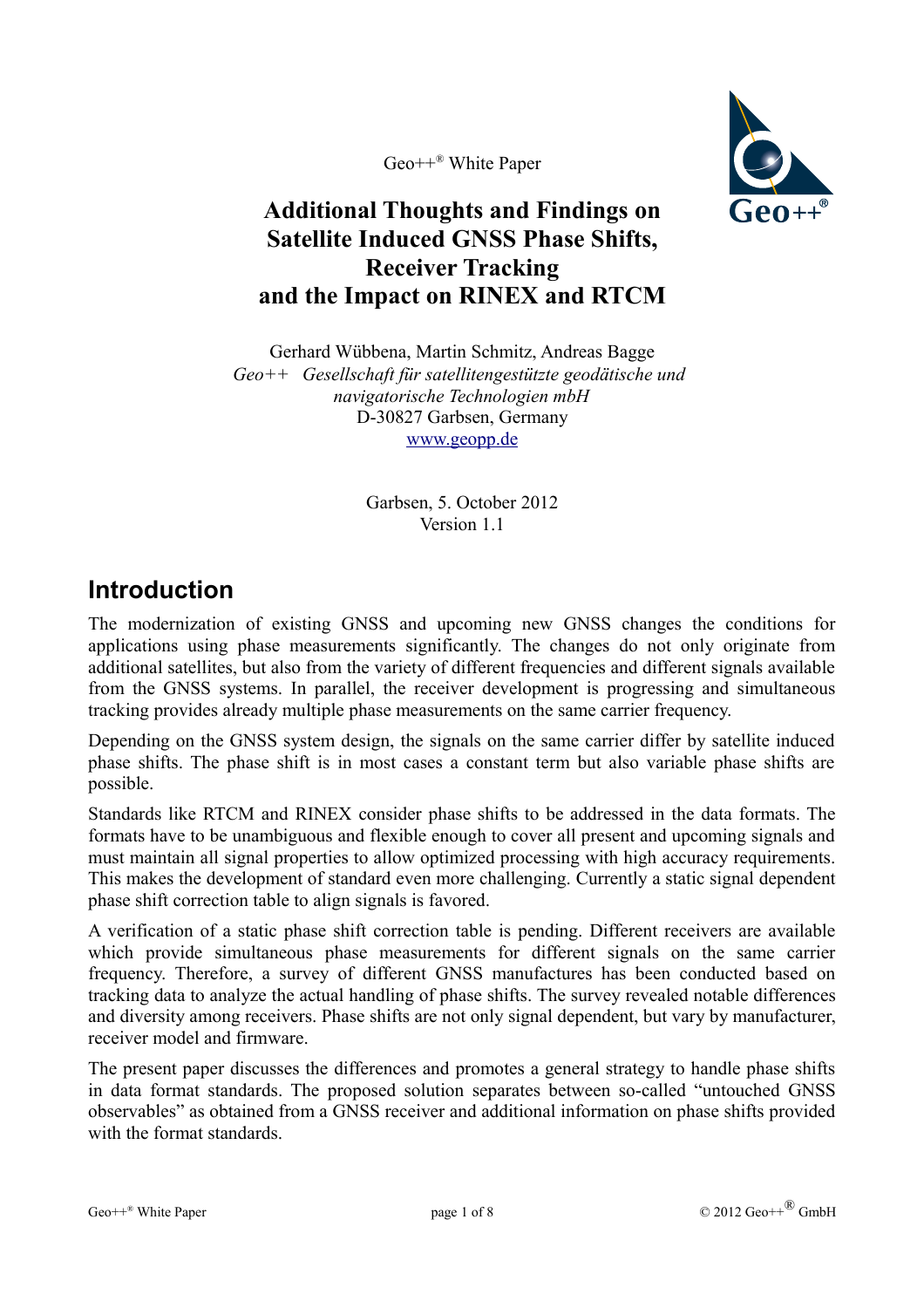# **General**

There are basically two open standards for GNSS observables,  $RTCM<sup>1</sup>$  $RTCM<sup>1</sup>$  $RTCM<sup>1</sup>$  and  $RINEX<sup>2</sup>$  $RINEX<sup>2</sup>$  $RINEX<sup>2</sup>$ . RTCM V3 is a binary format primarily for real-time GNSS applications. RINEX V3 is an ASCII based format primarily for post-processing purposes initially developed in the IGS<sup>[3](#page-1-3)</sup> community. Both standards are now maintained in RTCM SC104 working groups. The two formats do have of course intersections. Currently a Multiple Signal Message (MSM) is under discussion for RTCM V3 and an update of RINEX V3. Both standards consider GNSS phase shifts.

GNSS signals on the same carrier generally differ by a satellite induced phase shift. The phase shift is in most cases a constant term but also variable phase shifts are possible. In addition satellite induced signal delays or phase biases have to be considered as well as receiver hardware biases which are associated with different signals and tracking modes of the signals. At the receiver level even mixed mode tracking of two or more signals is possible. These biases are gaining much more importance with more signals from satellites, more tracking features of receivers and more GNSS systems. Details can be found in Wübbena et al. (2009).

The proposal for GNSS phase alignment in RTCM-MSM (RTCM-MSM 2012) (and also in RINEX (RINEX-3.02 2012)) implicitly assumes solely two groups of GNSS receivers.

- The first group provides already aligned phase observables (Trimble, Ashtech, refer to table 3.1-5 RTCM V3 Amendment 3 Standard).
- The second group provides non-corrected original receiver observables (all other manufacturers).

A corresponding correction table for GNSS signals has been proposed in RTCM-MSM (table 3.4-7) and RINEX-3.02 (table A17) to define for any receiver (now and in the future) the required shifts to align any GNSS phase observable. The table is also intended to serve the conversion of aligned observables back to original observables. It is implicitly assumed, that the correction to be applied for signal alignment is the same for all receiver types in the second group with non-corrected original observables, independent from receiver tracking architecture. No definition is given for receiver characteristics which are necessary to achieve phase alignment.

The following table [1](#page-1-0) lists the phase shifts required for alignment as defined in the RTCM-MSM proposal (as well as in RINEX-3.02) as far as they are relevant for the further discussion in this paper.

| <b>MSM</b> | <b>GPS</b> |         | <b>GPS</b> |      | <b>GLONASS</b> |         | <b>GLONASS</b>    |      |
|------------|------------|---------|------------|------|----------------|---------|-------------------|------|
|            | L1CA       | L1P     | L2C        | L2P  | <b>L1CA</b>    | L1P     | L <sub>2</sub> CA | L2P  |
| <b>MSM</b> | none       | $+0.25$ | $-0.25$    | none | none           | $+0.25$ | $-0.25$           | none |

<span id="page-1-0"></span>*Tab. 1: GNSS alignment according to RTCM-MSM, Table 3.4-7 (value in cycles to be added to raw observables of all non-aligning receivers to get aligned observables)*

<span id="page-1-1"></span><sup>1</sup> **R**adio **T**echnical Commission for **M**aritime Services

<span id="page-1-2"></span><sup>2</sup> **R**eceiver **In**dependent **Ex**change format

<span id="page-1-3"></span><sup>3</sup> **I**nternational **G**NSS **S**ervice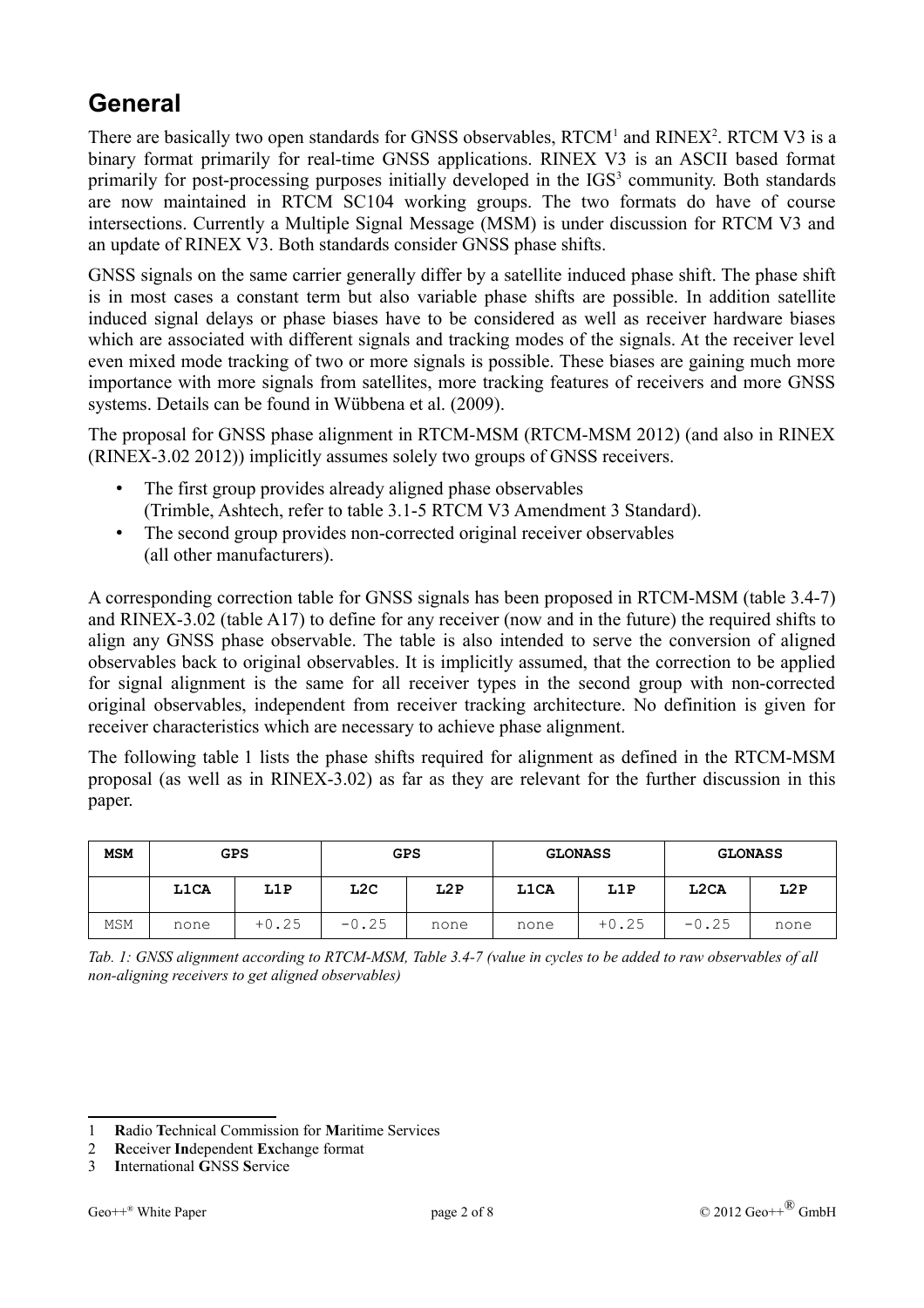A first test of actual data already revealed a contradiction for at least one manufacturer. Therefore an empirical survey of more receivers/manufacturers based on actual GNSS data has been conducted to verify

- the assumption of identical tracking of receivers,
- the feasibility of a signal dependent, but receiver **in**dependent correction table to get aligned phase observables.

## **Empirical Survey of GNSS Manufacturer Alignment**

The following empirical survey of GNSS manufacturer alignment lists the different phase tracking for GPS and GLONASS on the same frequency. It is based on actual data sets and signals commonly available today. The data sets were generally analyzed using Geo++ GNSMART software. Representative tracking information for Ashtech was separately provided (Kozlov 2012). The corresponding receiver models are listed in [Tab. 2.](#page-2-0) The firmware of the receiver model is not documented.

|            | Abbreviation Manufacturer | Receiver Model       |
|------------|---------------------------|----------------------|
| ASH        | Ashtech                   | MB800 OEM            |
| <b>JAV</b> | Javad                     | JAVAD TRE G3TH DELTA |
| LEI        | Leica                     | LEICA GR25           |
| <b>NAV</b> | Navcom                    | NAVCOM SF-3050M      |
| <b>NOV</b> | Novatel                   | OEM628               |
| SEP        | Septentrio                | SEPT POLARX4TR       |
| TPS        | Topcon                    | TPS NET-G3A          |
| TRM        | Trimble                   | TRIMBLE NETR9        |

<span id="page-2-0"></span>*Tab. 2: GNSS manufacturer and receiver models used in survey*

The following [Tab. 3](#page-3-0) contains the empirical results of GPS and GLONASS phase tracking on L1 and L2. The phase shift shown has to be added to the corresponding signal to achieve alignment with the reference signal. The reference signal is defined in the proposed correction tables (RTCM-MSM, RINEX-3.02), namely the CA-code based phase for GPS/GLONASS L1 and the P-code based phase for GPS/GLONASS L2. The phase shift for the reference signal is indicated by "none".

As well known from RTCM V3 Amendment 3, Table 3.1-5, Ashtech and Trimble receivers generate already aligned raw data output. Thus the phase shift cannot be detected in an empirical survey of raw data. [Tab. 3](#page-3-0) shows the internally applied phase shifts for manufacturers (ASH) and (TRM) as stated in the above mentioned Table 3.1-5 (released June 2009).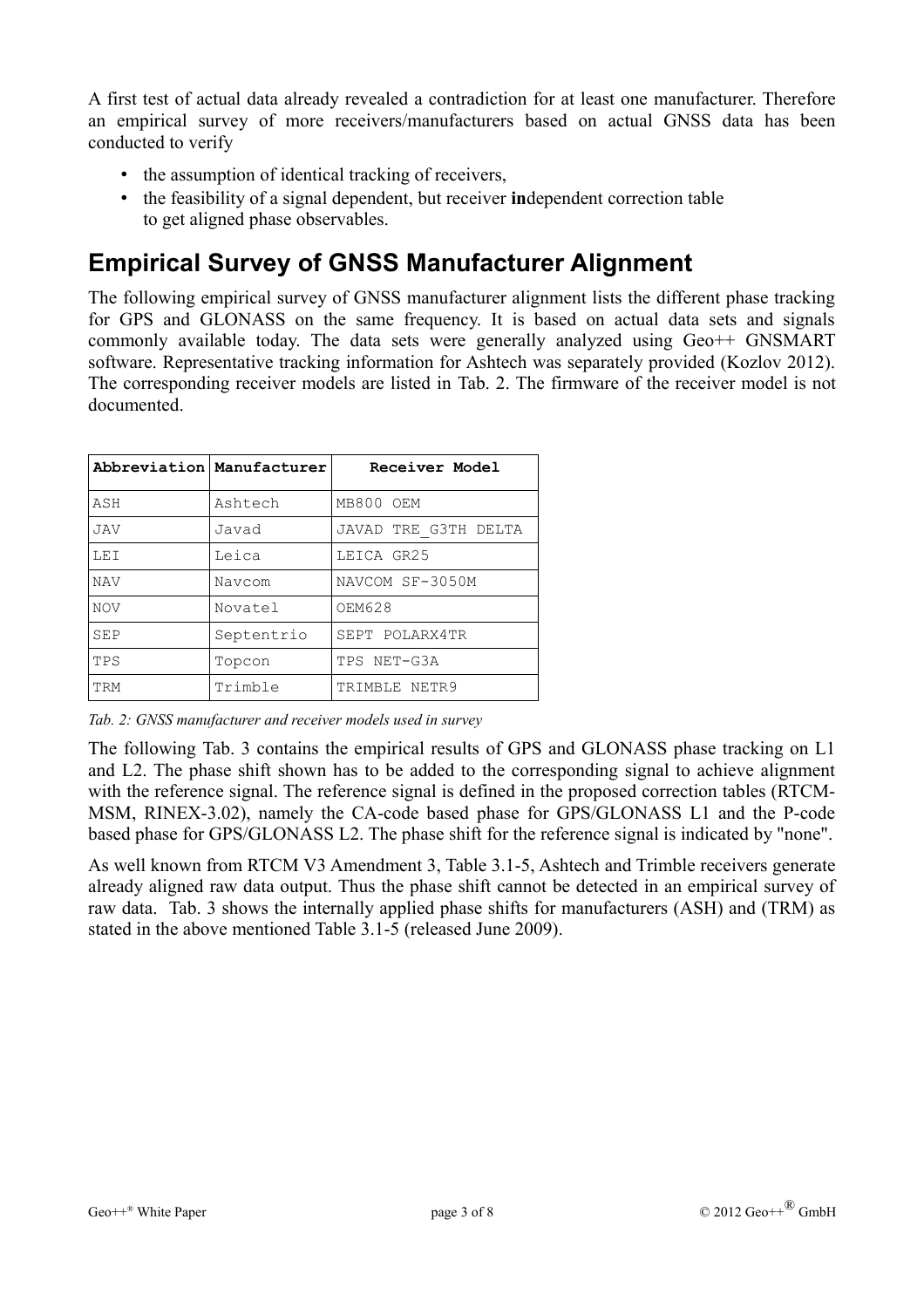| Data       | <b>GPS</b> |         | <b>GPS</b> |      | <b>GLONASS</b> |             | <b>GLONASS</b>    |      |
|------------|------------|---------|------------|------|----------------|-------------|-------------------|------|
|            | L1CA       | L1P     | L2C        | L2P  | L1CA           | L1P         | L <sub>2</sub> CA | L2P  |
| (ASH)      | none       | $+0.25$ | $+0.25$    | none |                |             | $+0.25$           | none |
| JAV        | none       | $-0.25$ | $+0.25$    | none | none           | $-0.25$     | $+0.25$           | none |
| <b>LEI</b> |            |         | $-0.25$    | none |                |             | $-0.25$           | none |
| NAV        |            |         | $+0.25$    | none |                |             |                   |      |
| <b>NOV</b> |            |         | $-0.25$    | none |                |             | $-0.25$           | none |
| TPS        |            |         | $-0.25$    | none |                |             | $+0.25$           | none |
| <b>SEP</b> |            |         | 0.00       | none |                |             | 0.00              | none |
| (TRM)      |            |         | $+0.25$    | none | none           | 0.25<br>$-$ | $+0.25$           | none |

<span id="page-3-0"></span>*Tab. 3: Empirical survey of GNSS manufacturer alignment (value in cycles to be added to tracked raw observables to get aligned observables)*

From the survey some significant problems become obvious, which are highlighted in the [Tab. 3:](#page-3-0)

- opposite signs for GPS L2C between manufacturers
- opposite signs for GLONASS L2CA between manufacturers
- opposite sign between in RTCM V3 Amendment 3, Table 3.1-5 and RTCM-MSM, Table 3.4-7
- aligned observables from a receiver formerly known as not-aligned

The occurrence of **opposite signs** for the same signal shows, that a receiver independent correction table is not capable to provide alignment for all receivers. Applying the proposed fixed correction table will result in quarter or even half cycle differences between the same signals from different receivers. This fact holds for both, GPS and GLONASS.

One manufacturer (SEP) **switched** from non-aligned to aligned observables. According to Septentrio (Sleewagen 2012), legacy receivers with firmware before December 2008 have nonaligned observables (as stated in table 3.1-5 RTCM V3 Amendment 3 Standard). Later firmware has aligned observables and legacy RTCM generated by a Septentrio receiver is aligned (Sleewagen 2012). Hence, an update of RTCM V3 table 3.1-5 is required.

The switch to phase alignment of the latest Septentrio receiver firmwares indicates, that any static information (in a table) is not practicable. Manufacturers will use, develop and switch signal tracking architectures (further discussed in next chapter) or alignment concepts. This will even be more relevant with increasing variety of GNSS signals and receivers.

The detected problems cannot be resolved by simply adjusting the values given in the RTCM-MSM, Table3.4-7.

### **Signal Tracking in a GNSS Receiver**

What are the reasons for the obvious contradictions of tabled phase shift corrections and actual receiver tracking?

The phase shifts at the satellites are known for GPS signals and are constant for most signals. One exception is "flex power" mode for GPS L2C (IS-GPS-200D), where the phase shift can be switched at the satellite (Wübbena et al. 2009). For other GNSS the phase shift is assumed to be constant. However, this assumption may not hold for GNSS without publicly available interface documents.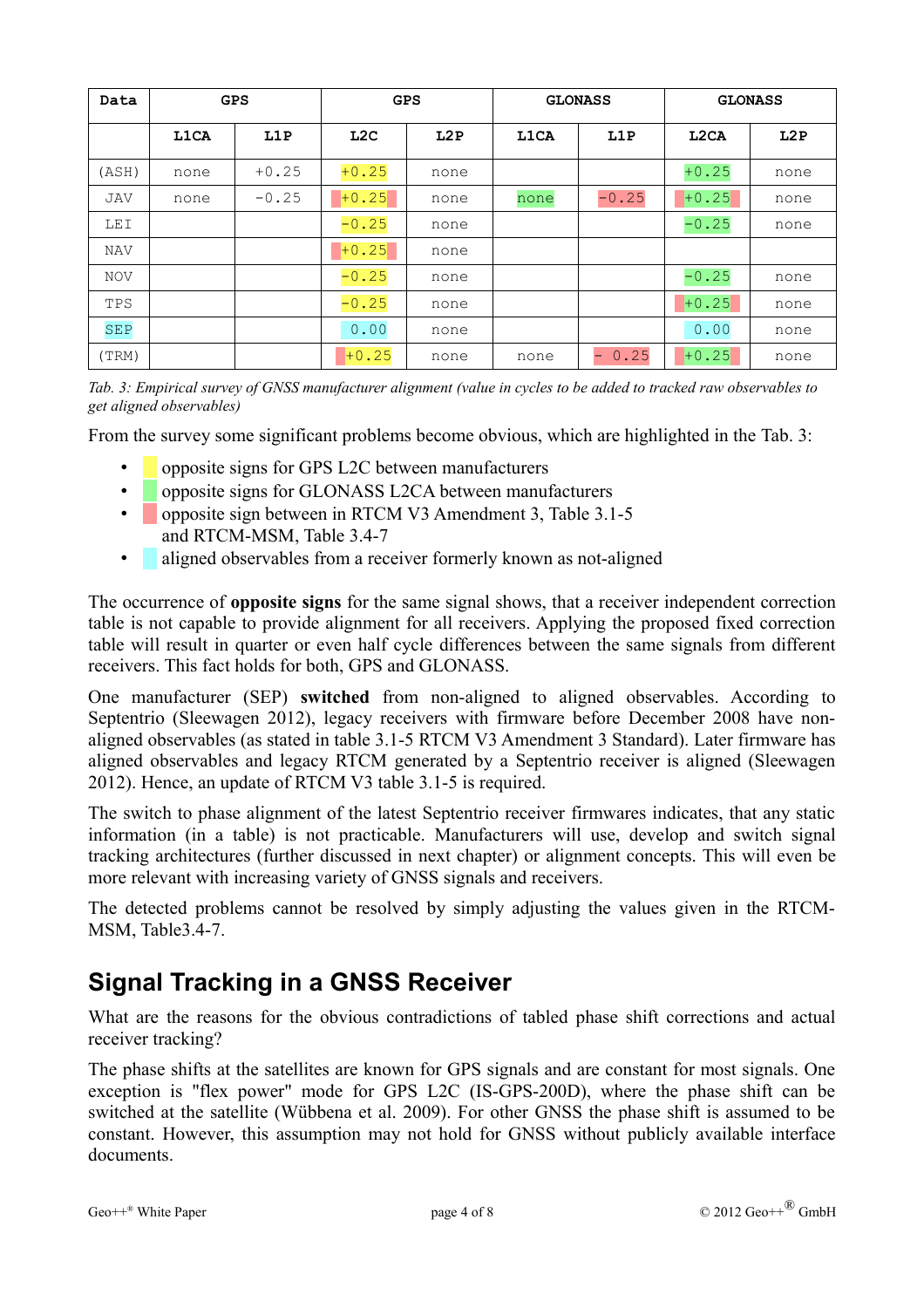A GNSS receiver tracks the incoming carrier phase with respect to the phase of a signal replica or reference signal (beat signal).

- An "*ideal*" receiver which uses coherently derived individual replica for each signal component with the same nominal phase shifts as introduced at the satellite (e.g. I and Q replicas), will directly generate "aligned" phase observations. The differences between the observed phases of the different signal components will contain only small biases from satellite and receiver hard- and software. The amount of the small biases is typically in the order of a few millimeters. A specification is available for GPS satellites but not for other GNSS or receivers.
- A "*typical*" receiver which uses the same reference signal for different signal components will observe the satellite induced phase shifts as difference between the phase observations for the different components in addition to the small satellite and receiver dependent biases.
- A "*general*" receiver may use coherently derived but arbitrarily shifted reference signals or may track the different signal components with non-coherently derived signal replicas. The receiver will then observe arbitrary biases between the observations of different phase components. These biases may even not be constant but varying with time. Although a noncoherent physical receiver design may be unlikely, a non-physical receiver, like a virtual reference station, may not allow "coherent tracking" with fixed phase shifts and thus will fall in general into this category of receiver designs.

For data signals (as opposed to pilot signals) the receivers must resolve a half cycle ambiguity by analyzing and identifying the "sign"/"polarity" of the data signal. This is normally done by identifying a synchronization pattern or its binary inverse in the data signal and, if the polarity does not match the reference polarity, by applying a half cycle correction to the observed carrier phase. It is up to the manufacturer to define the reference polarity and thus the "sign" for which a half cycle correction is applied.

For different receiver types the reference polarity may be different and thus resulting in a half cycle phase shift difference. If the signal is modulated with an unknown data signal (like GLONASS-M P2), a manufacturer might be able to identify a synchronization pattern which can be used to resolve the half cycle ambiguity. However, a constant half cycle bias may exists with respect to other manufacturers which have identified the synchronization pattern, but have chosen a different sign/polarity.

All the empirical derived differences between receiver types can be explained with one or more of the above effects. Other differences are possible if more receiver types and signals are analyzed.

### **Handling of Satellite induced Phase Shifts**

An application utilizing the carrier phase measurements has different options to deal with the satellite and/or receiver induced phase shifts.

The most rigorous approach is the modeling of individual signal biases for each signal and each satellite and each receiver. These biases are in general varying with time. Highest precision applications must follow this approach, because every signal component contains satellite and receiver dependent biases regardless of the phase shift issue. Applications utilizing double differences should build the differences only between phase measurements from the same signal type. This general approach works with any of the above mentioned receiver types. Additional information about the tracking properties of the receivers is not needed, but may be desired and utilized to optimize the performance of the application.

An application with less accuracy requirements might correct known phase shifts ("phase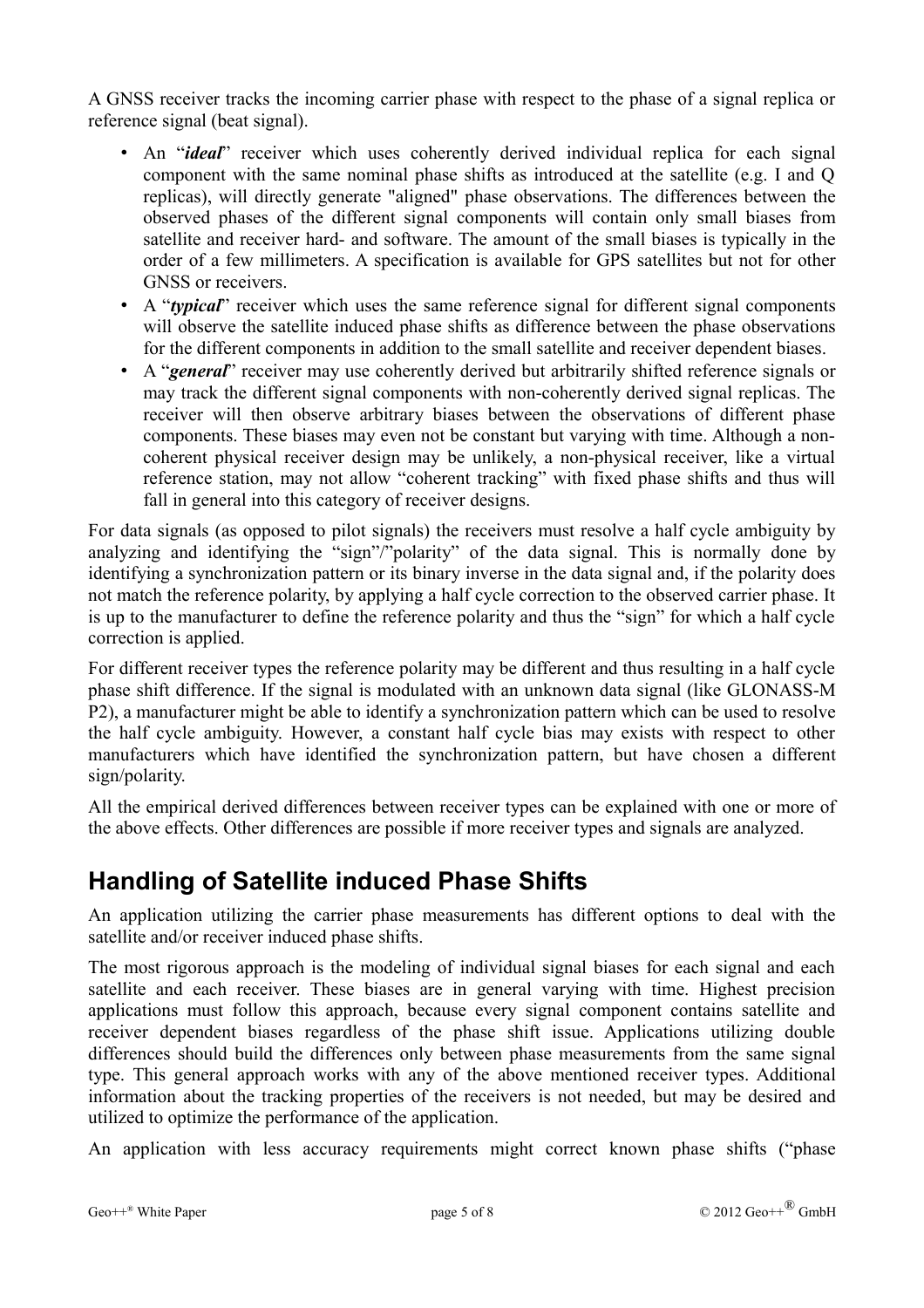alignment") and intermix phase measurements from different signals on the same frequency without modeling the remaining biases. However, as shown above, a general rule how to correct the phase shifts cannot be defined and an alignment might even not be possible. Additional information about the tracking properties of the involved receivers is needed to follow this approach. A standardized data format should allow the transmission of such properties.

In case the phase shift correction is not possible or known, an application can still model the unknown biases. Double differences should then be formed only between satellites where the signal types used to compute the between receiver single differences are identical. For example, if the two receivers are tracking L2P and L2C, the possible between receiver single difference groups are L2P-L2P, L2C-L2C, L2C-L2P and L2P-L2C. The phase shifts are canceled in all double differences formed within the groups, even if the between receiver single difference is computed with different signal types. However, double differences across the groups may contain phase shifts and should not be used or the bias should be modeled.

### **Standardization of Data Formats and Phase Shifts**

For RTCM-MSM, RINEX V3 and RINEX-3.02, the idea so far was to always align all carrier phases for the same carrier frequency. The RTCM MSM and RINEX working groups considered a fixed and receiver independent correction table a feasible approach to enable phase alignment, but empirical tests did not proof it.

The approach is no longer feasible because it only allows the transport of observations from an "*ideal*" receiver type. Data from "*typical*" and "*general*" receiver types would have to be converted to an ideal receiver type. This conversion is only possible for certain receiver types, if type dependent additional information on the tracking properties is available to the conversion tool. In general this conversion is not possible, for example for certain non-physical receiver types or if the tracking properties are unknown or unavailable.

Thus, the data format should not require an ideal receiver type. Instead, the format should be receiver independent and allow the transport of untouched measurements and in addition the transport of receiver properties like phase shifts.

The standards should not force and/or restrict any receiver tracking developments. It should focus on the clear, simple and secure transport of all signals available from a receiver without any restriction and/or dependency on mandatory additional information. Additional/external information should be provided within the streams if available, but should not enforce any limitations. Only the end user application should decide on possibly necessary alignments by using the additional information provided within the data or from external information sources.

#### **Resolution**:

- Transmit the "untouched" (i.e. non-corrected) observables as provided by the receiver interface.
- Provide additional/external information if available (new message type carrying the phase shifts to perform alignment).
- Leave it to the developer of the final application how to deal with the issue (apply corrections, model biases etc.)

To make it clear, "untouched" means, that e.g. Ashtech data is still aligned in MSM.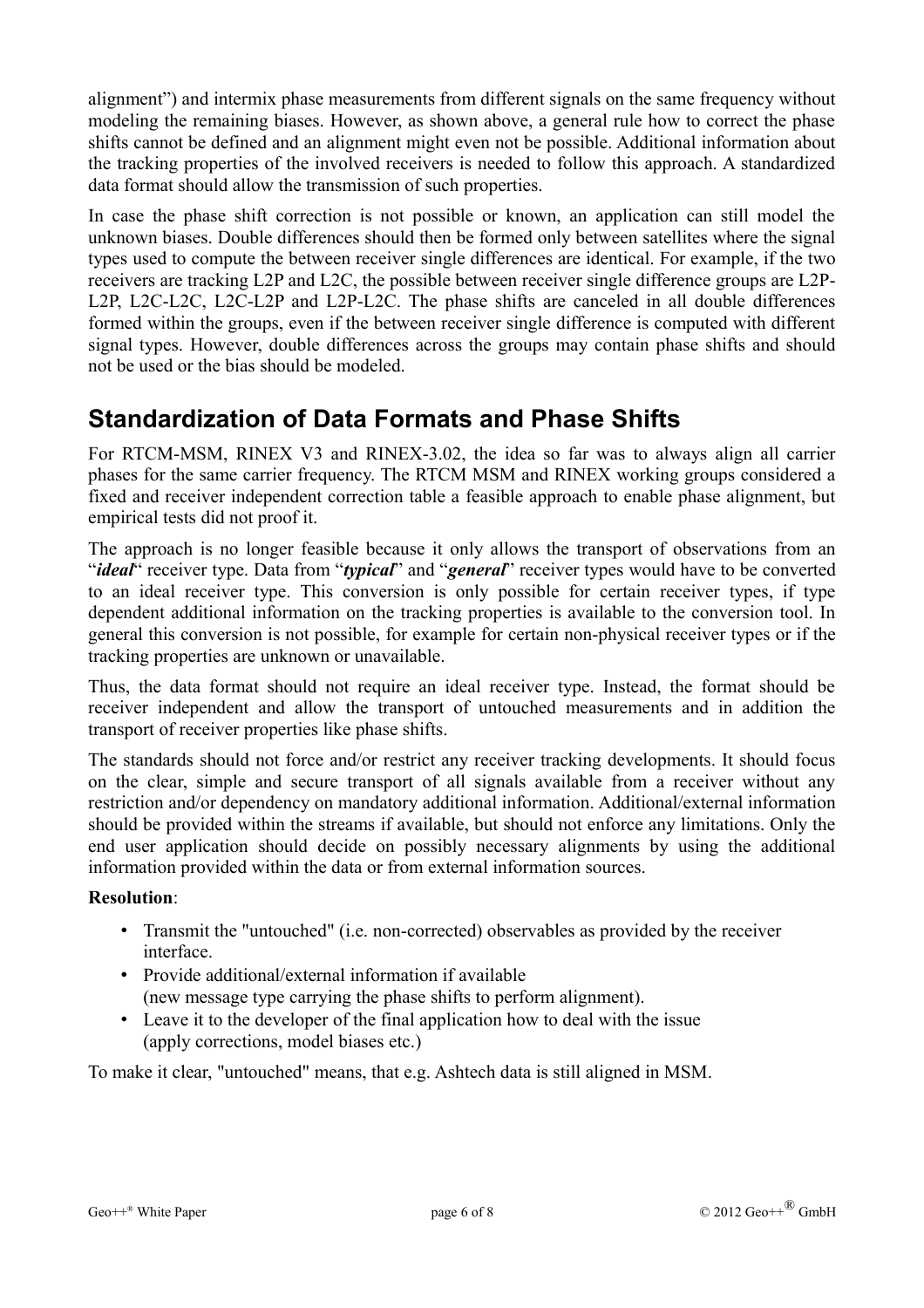The resolution is capable to solve almost all technical demands raised so far in RTCM-MSM developments. The major ones are:

- transmission of mixed mode tracking observables
- change of phase shift due to flex power is implicitly resolved
- every converter can provide any observable provided by a receiver
- the original observable can be re-covered without any ambiguity
- support of RINEX header information on phase shift

Why do not force alignment and take the burden from the end-user?

At first sight, to demand aligned data at the beginning of a data chain is reasonable. But one has to have reliable information on the correction of phase shift, which is currently difficult to obtain and which is  $-$  as learned from empirical analysis  $-$  not static information. As a consequence any observables with uncertain tracking properties cannot be converted to RTCM MSM and thus not be transmitted. It is desirable for an end user to have all available data, because the application can reject data or apply sophisticated algorithms to use the observables. This is of importance to e.g. support industrial progress and for scientific application. In certain cases it is even not possible to convert RTCM V3 to MSM messages and vice versa.

The "untouched" approach does not put any restriction on the converter and provides all observables available. With the additional phase shift message, the alignment issue can be resolved for all cases, where the necessary information is available, i.e. there is no limitation when compared with the "always align" approach.

#### **Conclusion**

A signal dependent and receiver independent GNSS correction table for satellite induced phase shifts is not feasible. Empirical analysis of tracking data demonstrated, that such a correction table is not yielding the desired result of aligned observables.

The correction of phase shifts at the start of a data chain puts to much complexity and restrictions on the data converters. A clear and simple strategy is to transmit the "untouched" (i.e. non modified) observables as provided by the receiver interface. In addition, the information on phase shifts is provided in a separate message, but only if available. This approach enables to transmit any signal and can be implemented into RTCM MSM very easily. There is basically no significant change, but a gain of simplicity, reliability and flexibility.

The concept can be applied to phase shifts (additional information for alignment), but also to biases like e.g. GLONASS Code Phase Bias (CPB message) (RTCM-MSM 2012) and possibly new additional information in the future. For now, a new message for phase shifts should be developed.

#### *Acknowledgment*

Data sets and information were made available by certain institutions, companies and individuals. There are BKG, 06-GPS, NovAtel, Leica, Ashtech and Septentrio.

#### *References*

IS-GPS-200D. Navstar GPS Space Segment / Navigation User Interfaces. Revision D. IRN-200D-001, 7 March 2006, [GPS Public Interface Control Documents.](http://www.losangeles.af.mil/library/factsheets/factsheet.asp?id=9364)

IS-GPS-800. Navstar GPS Space Segment / User Segment L1C Interfaces. Initial Release, 04